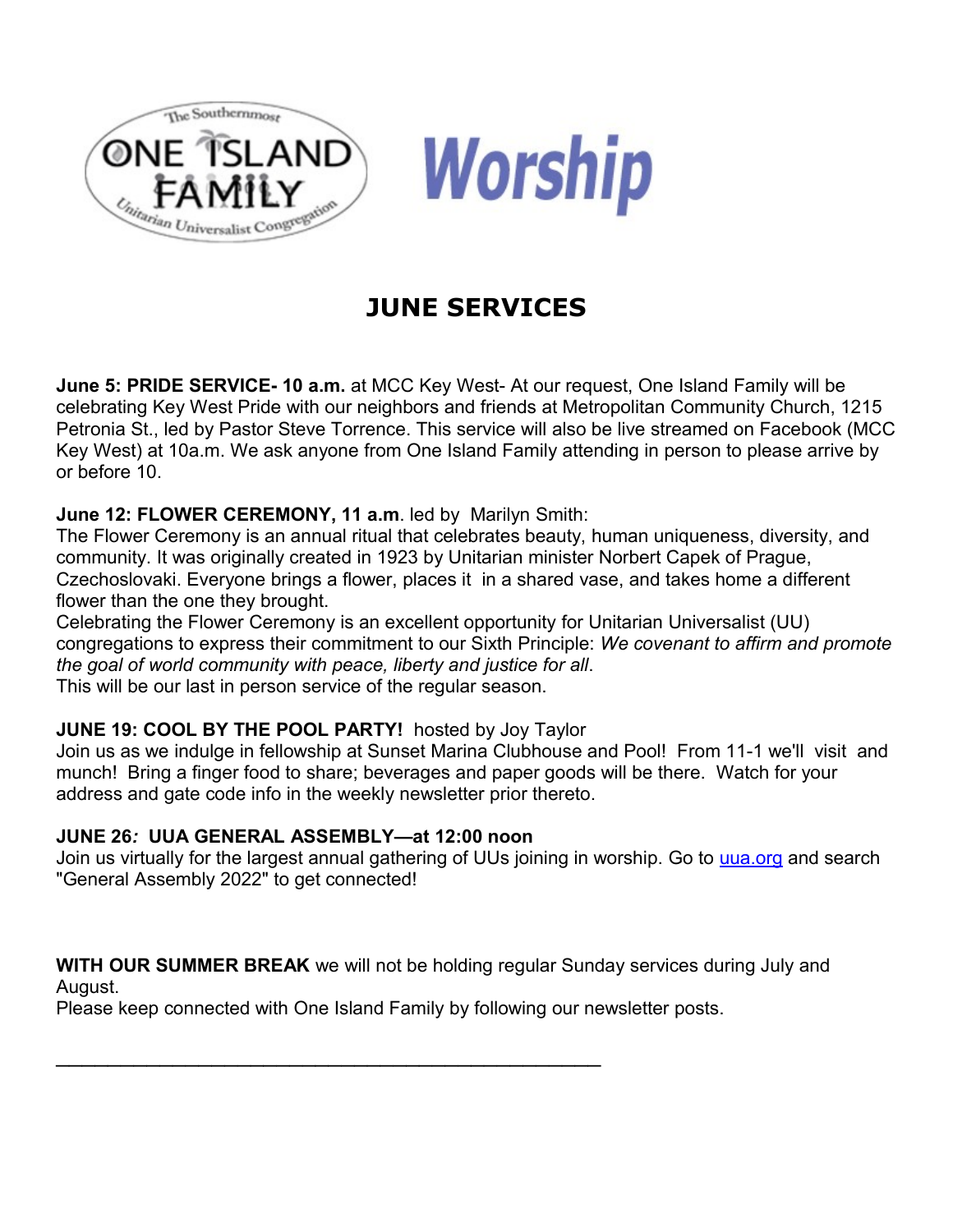



# **PRESIDENT'S NOTE JUNE 2022**

Our tropical summer has arrived! Did you feel the humidity in the air when you stepped outside this morning? Around my yard the iguanas have become more active, the butterflies are hanging about, and the mourning doves offer their song. For our One Island Family members and friends, changes are coming as well. Seasonal migrations for some of our favorite people has begun. Nancy 3. Hoffman is back in Peaks Island, Maine, minding her Umbrella Cover Museum and enjoying some long awaited travel to her northern family.

We are adjusting our Sunday programs at One Island Family too! Our only in-person sevice at 801 Georgia Street for the month of June will be our UU Flower Communion on June 12. During the month of May, we've had excellent production assistance from Anthony, talented Key West High School student who has been running our Zoom link, our cameras and microphones. Because of a prior commitment he will not be with us on June 12th. So we will open our doors for that Sunday service but not share it virtually by Zoom.

Summer time offers picnic, pool parties, and swimming in our tropical waters. My Conch friends advise that it is almost warm enough in our Keys ocean to jump in regularly! So your One Island Family program planners and board members will be offering ways for us to meet for fun, relaxation and social events. Please be sure that our office administrator, Pete, at office@oneislandfamily.org receives any changes to your email or contact information. We'll be sending news by our e-newsletter and changes can happen fast, so please keep in touch!

Marilyn Smith

#### **To ONE ISLAND FAMILY members and friends**:

It has been another unusual year and we want to thank all the many members and friends who made the continuation of our services flow smoothly! It does always take a village and we sure do have an awesome village!

So now we will take a bit of a rest--but are always storing up ideas for services and activities for early fall. Please reach out to any of the Program Committee (Marilyn, Amelia, Nancy 3, and Joy) with your thoughts. And if you can/want to host a summer gathering, we can make that happen also You can reach any and all of us via:

[jbt22ster@gmail.com](mailto:jbt22ster@gmail.com)

and Blessed Be❤

**Pride Week Parade** Please join the OIF marchers to celebrate PRIDE and show we are part of Key West One Human Family by participating in the pride week parade Sunday evening Jun 5. We want to be a part of the most fabulous parade in town celebrating our Key West diversity and creativity. Parade begins/assembles in Truman Waterfront Park and ends in the 1300 block of Duval St. We must be in place at Truman Waterfront no later than 4:30. The parade steps off promptly at 5:00PM. Bring water to keep hydrated during the parade. Dave Arnold 757-285-1609